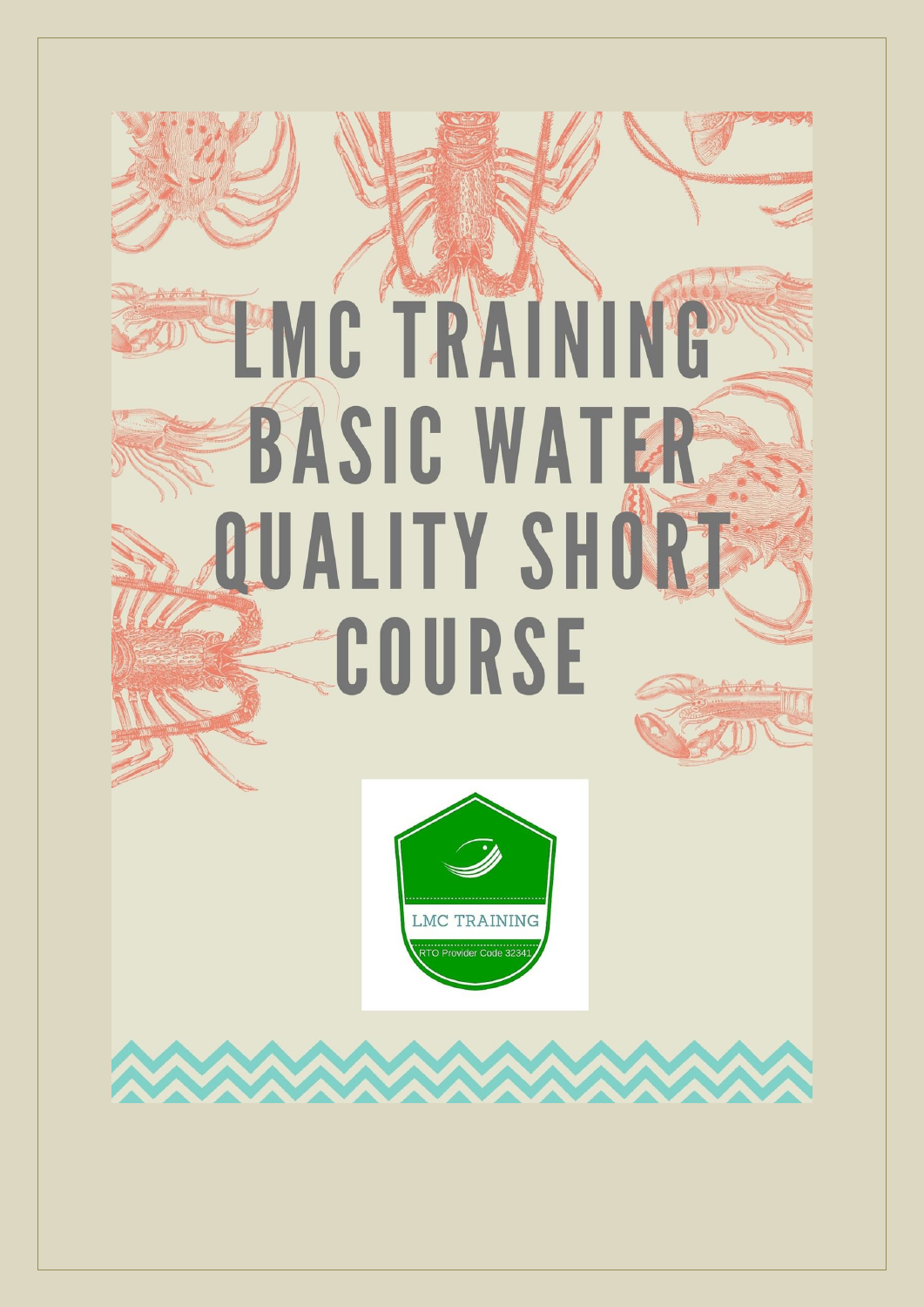# Dissolved oxygen

# **What is it and how does it affect my farm?**

Oxygen is crucial in any farming system, as it is the very basis of sustaining life. Dissolved oxygen, or "D.O." as it is commonly called, is the amount of oxygen that is dissolved in the water. Dissolved oxygen readings are measured in parts per million (ppm) or milligrams per litre (mg/L). These units have the same value but you may see either used in documents and on water quality meters. Sometimes it is measured as "% saturation" which is the percentage of the amount of oxygen the water can hold when saturated with air.

Depending on the farming system oxygen can be very easy or very difficult to maintain. However, when growing at high densities it usually requires some form of artificial aeration device to maintain appropriate levels. This is usually an air-blower connected to diffusers in RAS, or paddle-wheel/ propeller aspirator style aerators in ponds.

The worst case scenario for a D.O problem is death, however if the animal is exposed to low D.O for a longer period of time and does not die, they will not feed as efficiently and will have higher food conversion ratios (FCR's). In a RAS situation where stocking densities are commonly very high, if the infrastructure delivering oxygen to the system malfunctions, death can occur in a very short timeframe.

The critical limits for oxygen will vary for different animals being cultured. They will also vary depending on the temperature and salinity at the time, as these affect the oxygen saturation level of the water (see Table 1). For example, in summer with a water temperature of 32oC and a salinity of 35ppt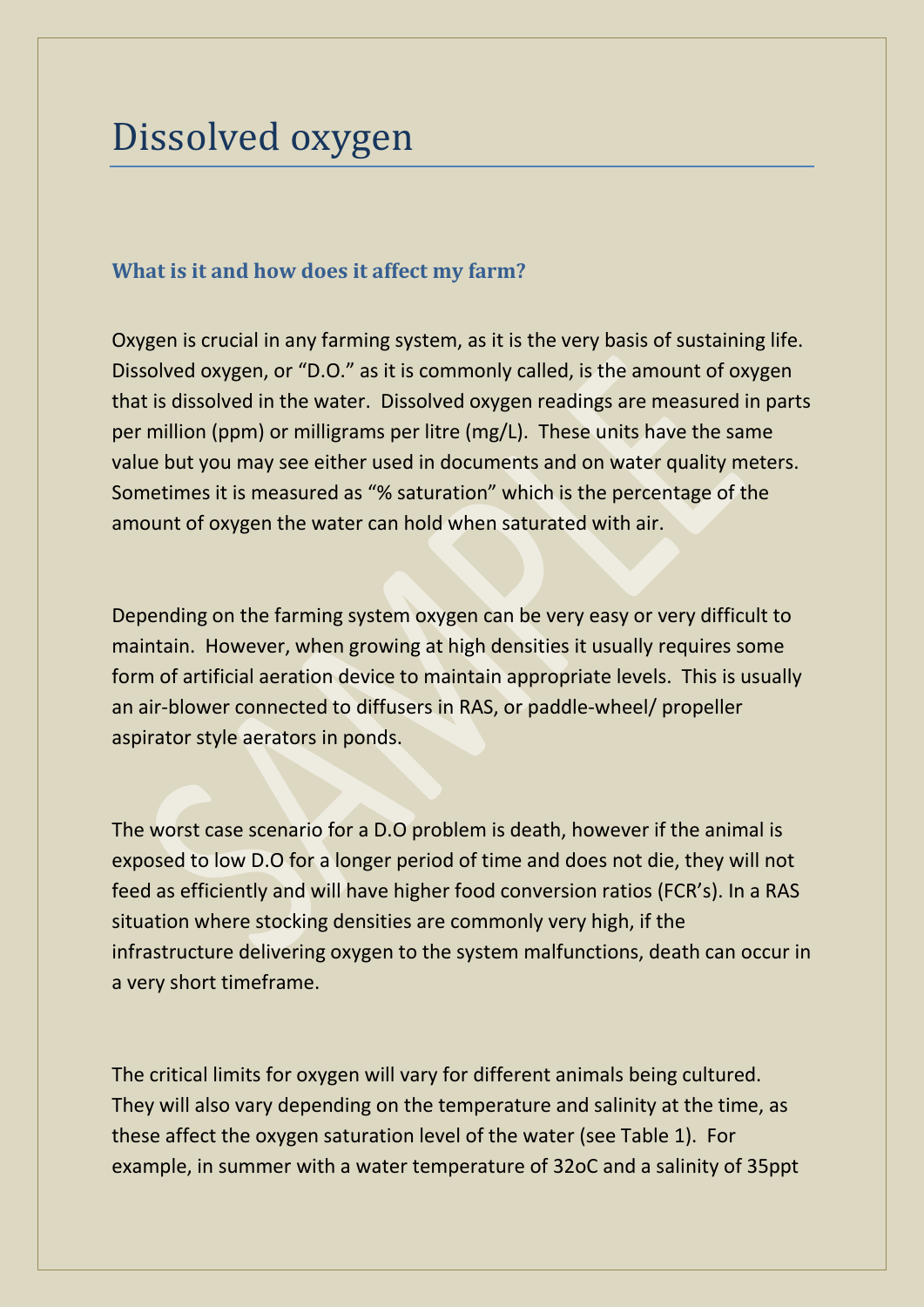your animals may show no obvious signs of stress at a dissolved oxygen (DO) level of 2.1ppm. However, in winter with a water temperature of 24oC and a salinity of 5ppt you may find the pond has totally collapsed with 100% mortality at a DO of 2.8ppm. This is because the oxygen transfer across the animal's gills depends on the percentage saturation not just the oxygen concentration.

| <b>Temperature</b><br>$\rm ^0C$ | Oxygen solubility (ppm) at various salinities |       |       |       |
|---------------------------------|-----------------------------------------------|-------|-------|-------|
|                                 | 5ppt                                          | 15ppt | 25ppt | 35ppt |
| 20                              | 8.8                                           | 8.3   | 7.9   | 7.4   |
| 24                              | 8.2                                           | 7.7   | 7.3   | 6.9   |
| 28                              | 7.6                                           | 7.2   | 6.8   | 6.4   |
| 32                              | 7.1                                           | 6.7   | 6.4   | 6     |

#### **Table 1: Solubility of oxygen at various temperatures and salinities**

The oxygen level in ponds is very much linked to the daily photosynthesis cycle of the algal bloom. When the algae photosynthesise during the day they produce oxygen and at night they consume oxygen as they respire. When there is more sunlight on fine sunny days they will produce more oxygen during the day but will also use more oxygen when they respire at night. On overcast days they produce less during the day but also use less at night. Figure 3 shows a 3 day cycle where the second day would have been overcast. Understanding the role algae and sunlight play in your ponds is very important in managing and understanding your ponds.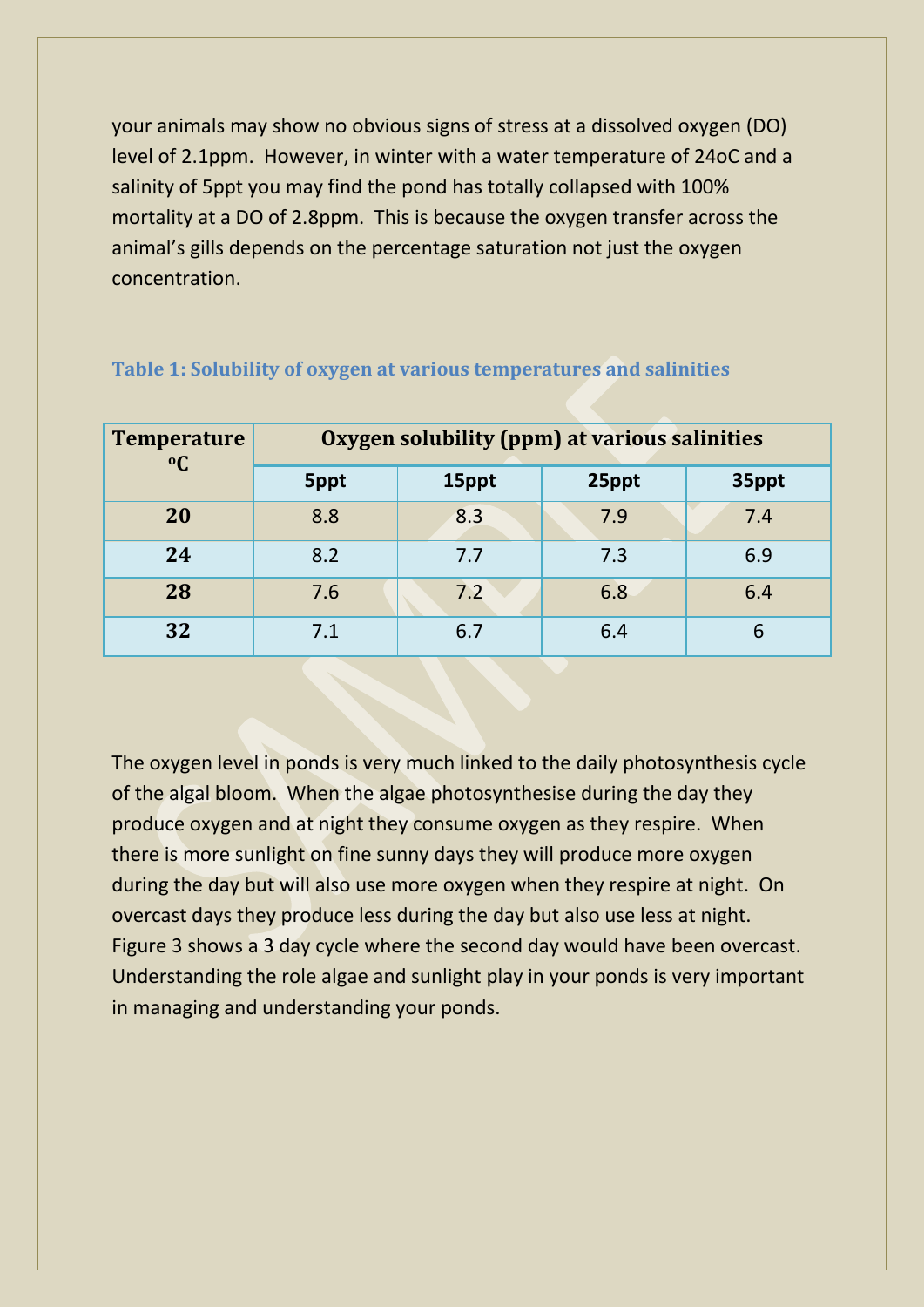

It is also important to understand that your culture species is not the only thing using oxygen in the system, particularly in a pond situation. Other animals, algae, protozoa, and bacteria are all consuming oxygen as well. In fact, in pond systems bacteria can consume up to 50-75% of the oxygen as they break down organic matter in the water column, pond bottom and waste piles. Algal blooms can consume 20-45% of the oxygen at night when they are respiring. Therefore, when managing oxygen in your pond it is important that you manage the bacterial and algal systems to have maximum effect.

Another important source of oxygen is diffusion across the water surface. This can add huge amounts of oxygen to pond systems on windy days as the wind and waves transfer oxygen into the water. During extreme events such as cyclones this will provide enough oxygen even without a power supply to run aeration. Heavy rain will also supply large amounts of oxygen as it hits the water surface.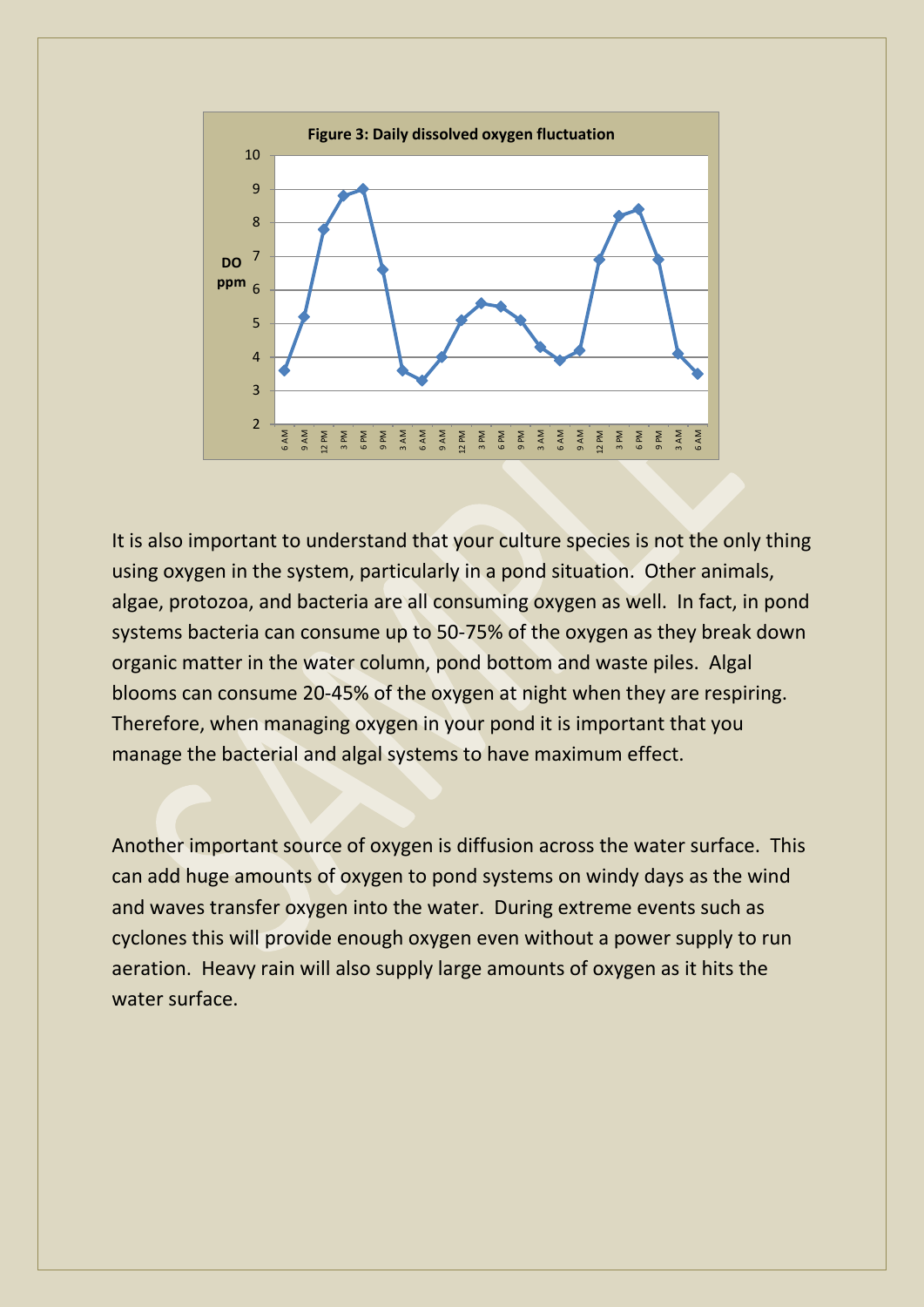In a RAS situation, you can control oxygen with the appropriate infrastructure. It is extremely important to understand that your biological filter is a living organism and therefore requires oxygen to function effectively. The delivery system can either consist of an air delivery device or you can deliver pure oxygen. These systems will be discussed in the RAS learner guide. As a general rule any D.O reading below 4ppm in RAS required further investigation.

#### **How do I measure it?**

There are various machines that can be used to measure dissolved oxygen. Most involve a probe that allows oxygen to diffuse across a membrane onto a cathode that produces an electric current. This electrical signal is then converted into an oxygen reading by the machine. More recently farms have started using optical DO probes. These use a fluorescent light that reacts to different levels of oxygen in the water to give oxygen readings. These are far more reliable and durable and need far less maintenance.

When taking a reading with a membrane type probe the probe must have water moving past the membrane since it consumes oxygen while it reads and will give falsely low readings if the water is not moving past it. This can be done by gently moving the probe in the water as you take the reading or by fitting an electric agitator to the end of the probe.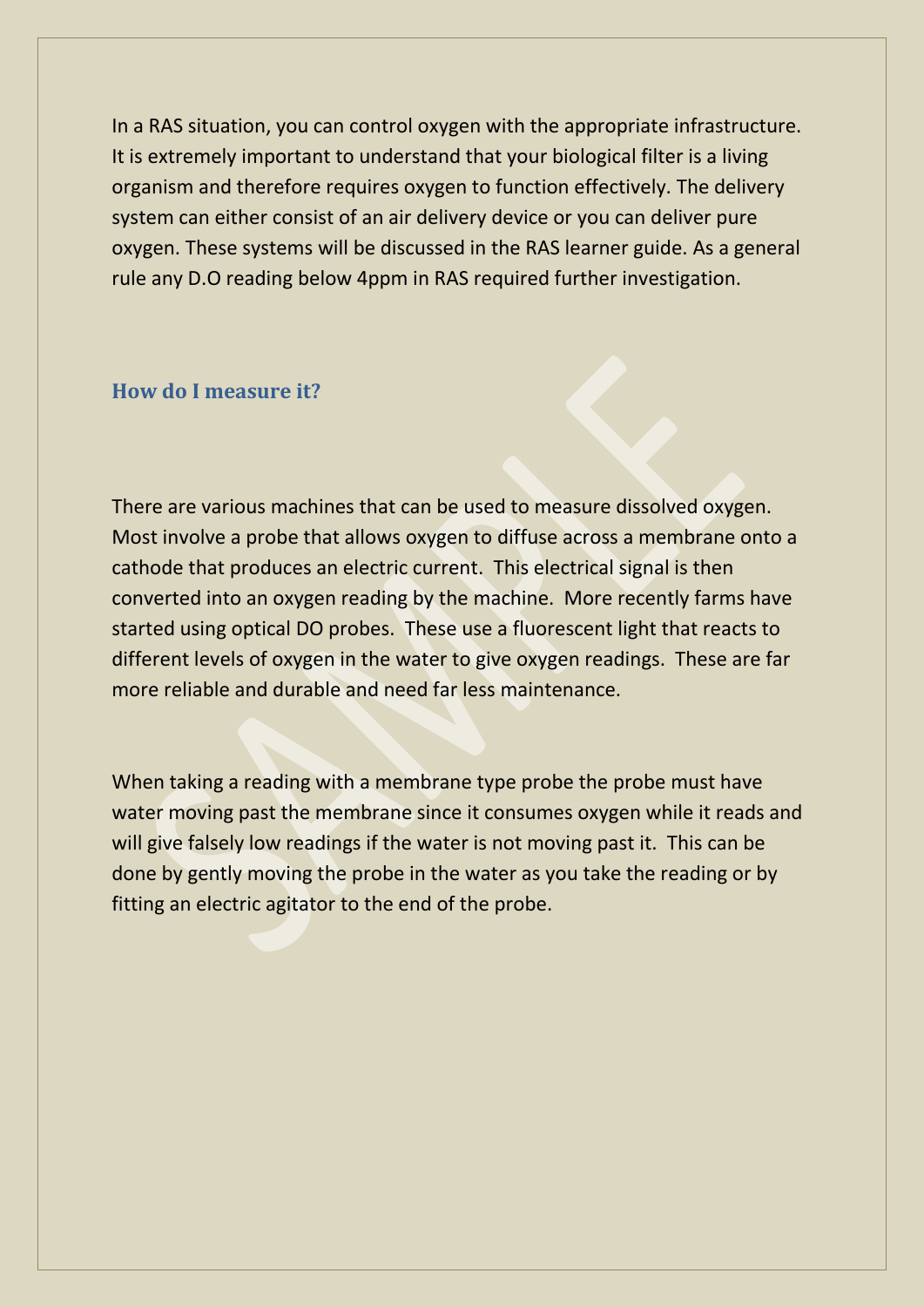

Figure 4. A typical dissolved oxygen meter used in both pond aquaculture and RAS

Some key points when measuring oxygen:

- $\checkmark$  Allow the reading to stabilize before recording
- $\checkmark$  Measure at different depths, especially in poorly mixed systems or when growing bottom dwelling animals
- $\checkmark$  Never take readings immediately in front of an aerator
- $\checkmark$  If growing fish in cages check inside the cage not outside
- $\checkmark$  As a minimum check at first light in the morning when DO is lowest
- $\checkmark$  Beware of "dead" spots when systems are poorly mixed
- $\checkmark$  Make sure meter does not have low battery as this will give false readings
- $\checkmark$  Don't use machine in heavy rain unless it is waterproof
- $\checkmark$  If you get strange readings check meter for damage or re-calibrate

It is good practice to find a place on your farm suitable to use as a reference point for checking your machine. This may be a deep reservoir or other water storage that will have more stable and consistent DO readings. Cross checking the functioning of your machine at this point can save a lot of panic if a faulty machine is giving you false readings.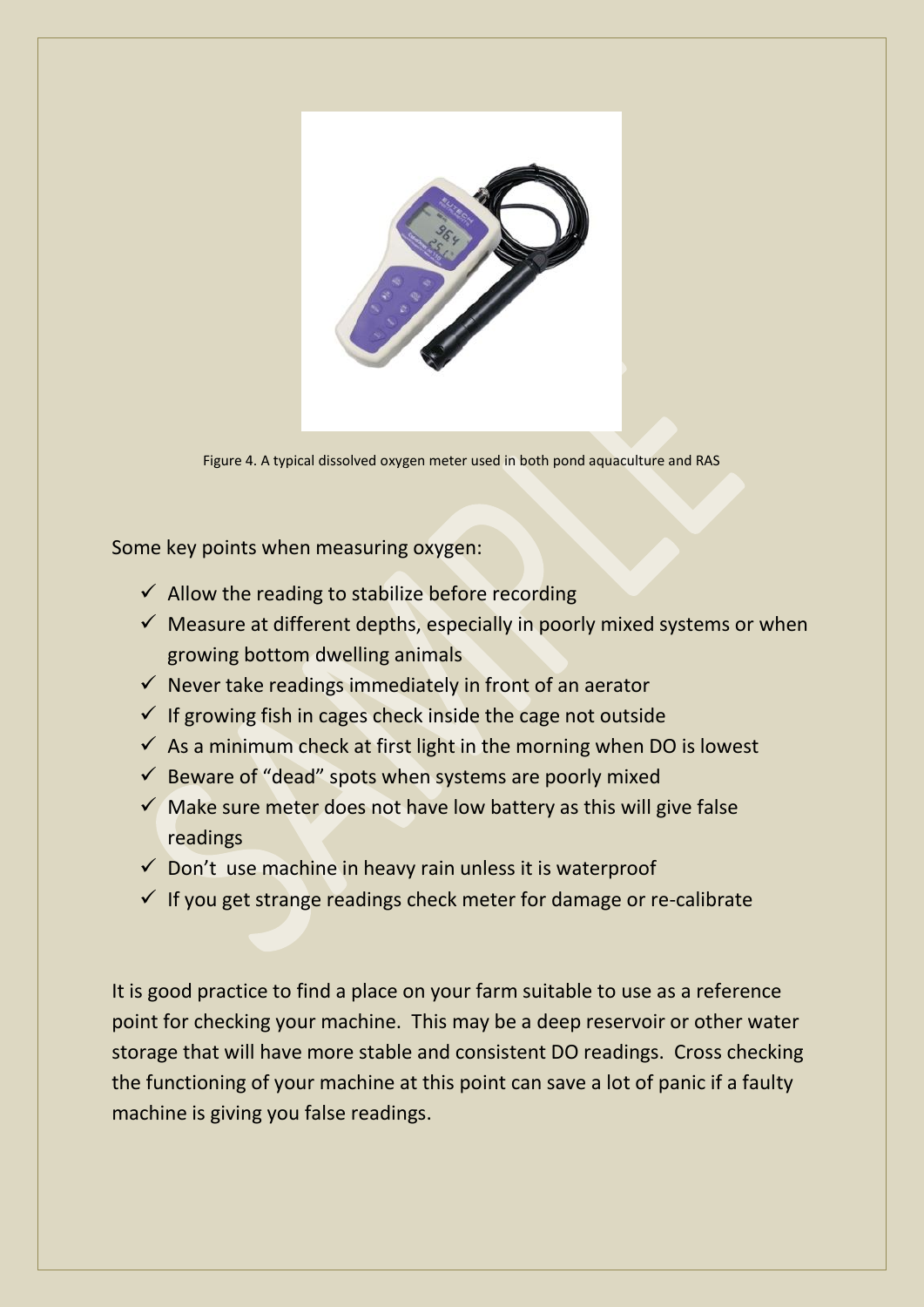Regardless of which machine you use they need to be treated with care and kept clean. The probe cannot be left in the water for long periods of time as it will foul up and will not read correctly. If you wish to leave a probe in the water to monitor regularly you will need to have the probe cleaned approximately once every day.

The membrane type probes must be kept moist or the membrane will harden and fail. When the machine is not in use the probe should be stored in a moist environment such as in a tube with a damp sponge at the end. The membrane will also need to be replaced periodically, as will the electrolyte solution inside. This should only be done by trained and competent persons as the machine will not read correctly if not done properly. The cathode can become fouled with a black coating over time. If this occurs the probe will need to be sent back to the supplier for cleaning and servicing. It is good practice to have your probe serviced annually anyway.

Oxygen meters should be calibrated regularly. The procedure involved will vary from meter to meter, however it will generally involve an air-span calibration where a reading is taken in the air to cross-check with known oxygen concentrations in the air at different temperatures. Again this means it is very important that your meter is accurately calibrated for temperature.

## **What can I do?**

Some of the management measures that can be taken to respond to oxygen issues include:

- $\checkmark$  Add aeration
- $\checkmark$  Exchange water
- $\checkmark$  Remove or control algae and bacteria (mainly for pond based situations)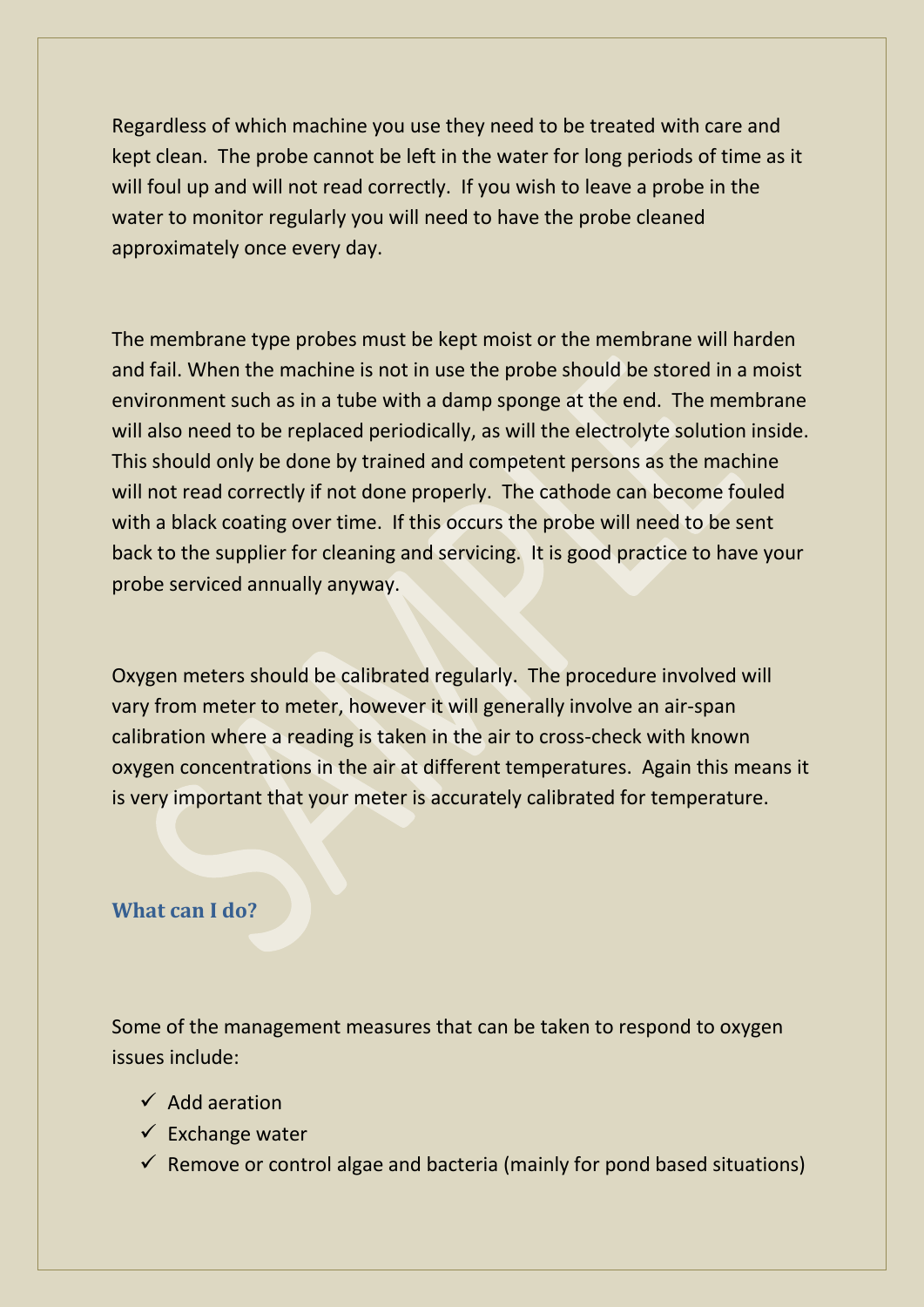- $\checkmark$  Remove wastes (feed, organic matter, sludge)
- $\checkmark$  Adjust stocking rates
- $\checkmark$  For RAS, check your filtration



Question 1. Why is it important to monitor at the same time each day?

Question 2. There are sensors available to monitor D.O constantly especially in RAS. Outline why you would want to monitor D.O constantly in RAS?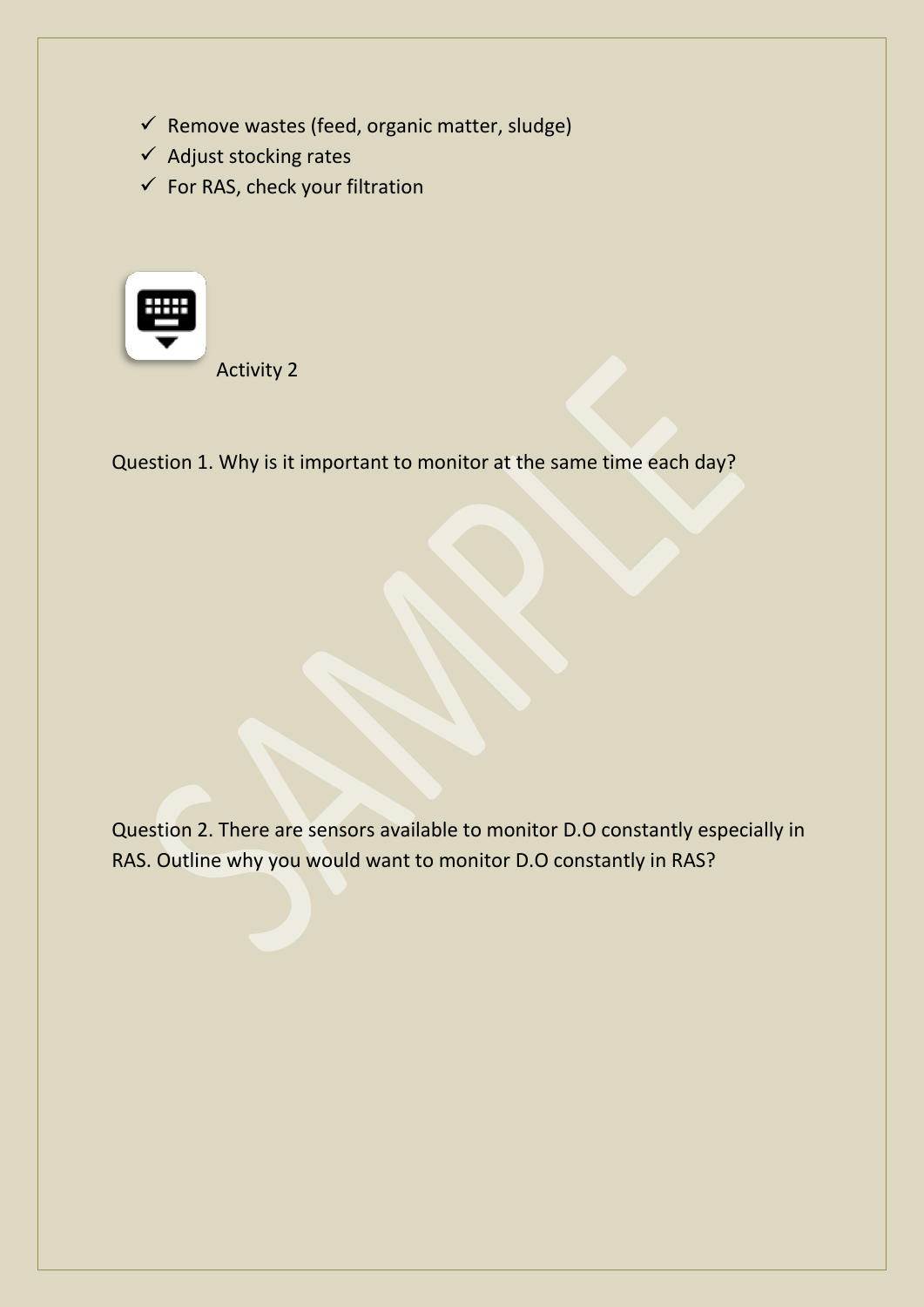# **What is it and how does it affect my farm?**

pH is a measurement of the number of Hydrogen ions in solution, and indicates whether the water is acidic or basic. Natural seawater generally has a pH around 7.8-8.2, whilst pure freshwater should have a pH around 7.0. In aquaculture systems pH is generally tried to be kept in the range 7-9, however the daily fluctuation is also important and it is generally tried to be kept to within a 0.5 unit change over the day.

pH has both direct and indirect effects on your animals. Extremely low or high pHs will have direct effects and cause damage to gills, skin and appendages, as well as affect their bodily functions. Indirectly, the toxicity of ammonia and hydrogen sulphide is heavily influenced by the pH, as the percentage of these gases that exists in the toxic form changes with pH.

High pH means any ammonia present will be more toxic. Low pH means any hydrogen sulphide present will be more toxic.

The pH in your system will be affected by a number of factors;

- $\checkmark$  Soil pH
- $\checkmark$  Incoming water pH
- $\checkmark$  Amount of organic matter in your system
- $\checkmark$  Sludge accumulation
- $\checkmark$  Algal blooms
- $\checkmark$  Bacterial blooms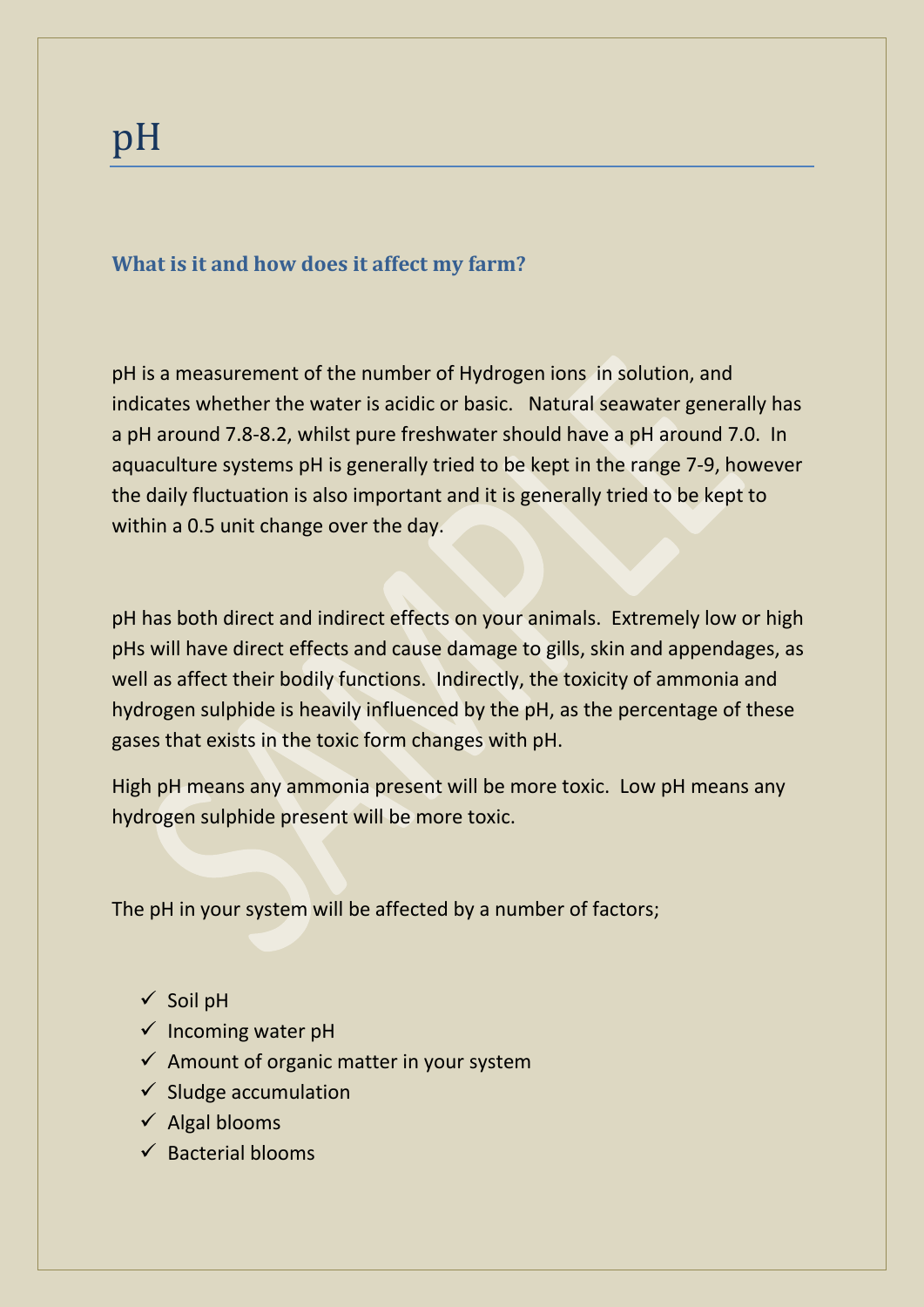- $\checkmark$  Alkalinity of your water
- $\checkmark$  Amount of water exchange
- $\checkmark$  Additives such as lime or molasses

An important influence on daily pH fluctuations in pond systems is the algal bloom. As the bloom photosynthesises during the day it removes carbon dioxide (CO2) from the water, which is then constantly being replaced by breaking down carbonates and bicarbonates. This acts to increase pH. During the night when the algae respire they produce CO2 which reacts to form carbonic acid which reduces the pH. Therefore it is important to control the bloom so that you control pH fluctuation and resultant ammonia toxicity.

Underground water can have quite high levels of dissolved minerals and be very well buffered; it can also be acidic if there are high levels of iron or other compounds. Groundwater can be used in your culture system, however it is important you test and understand the nature of your groundwater before using it as it will vary from place to place. It is also important not to use excessive amounts as this will lead to issues such groundwater degradation, saltwater intrusion and subsidence.

The pH of pond soils is also checked to ensure it is not too acidic. This is usually only a problem where ponds have been built too close to mangrove areas and contain "acid sulphate soils". Pond soil pH should be at least 5.0, however good clay, loam or sandy soils are generally 6.0 or higher. Ponds that have been poorly managed and have excessive accumulation of organic matter can also become acidic.

## **How do I measure it?**

Again there are many options for measuring pH, ranging from simple dip stick tests to multi parameter meters. If you intend measuring pH frequently the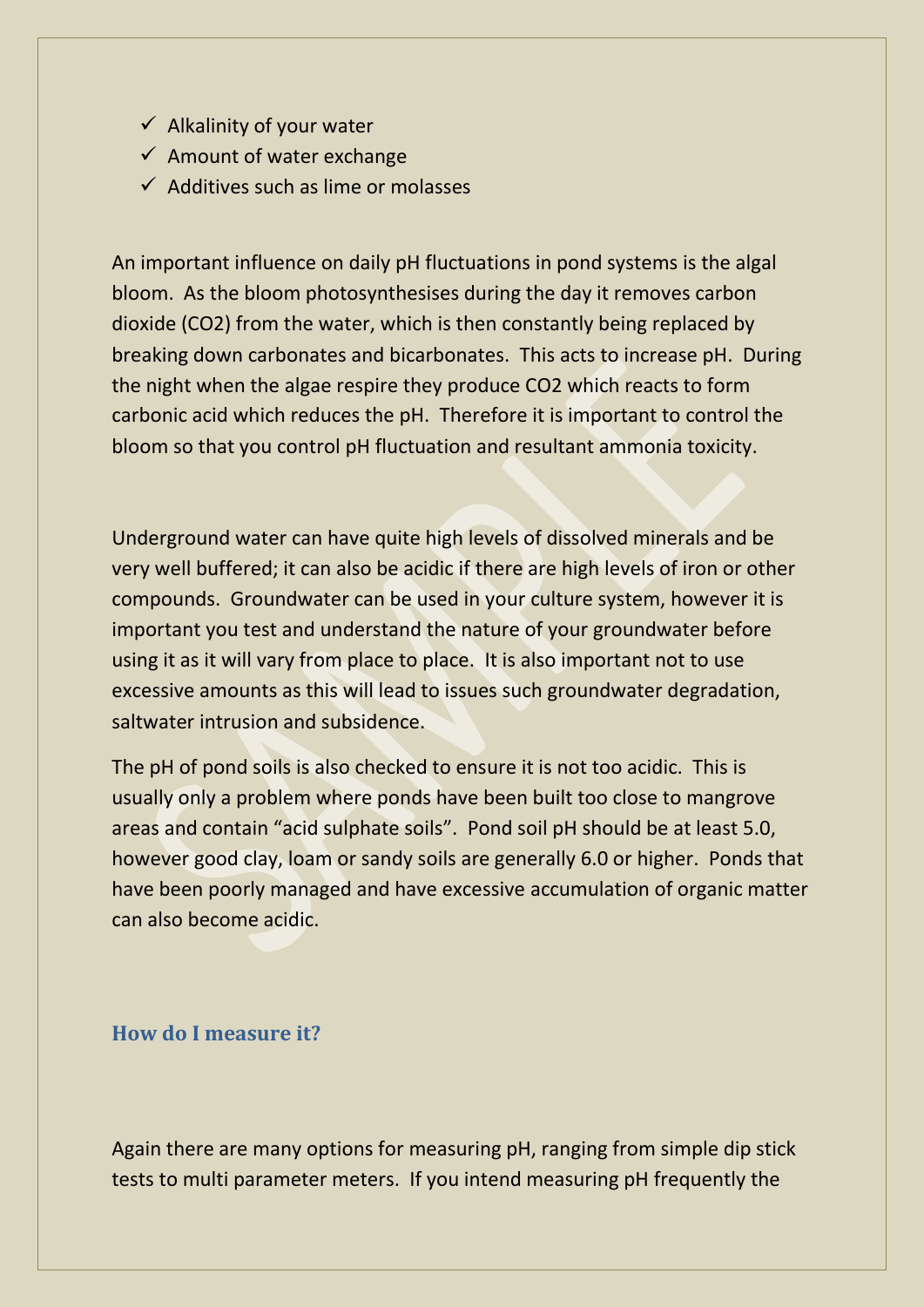best option would be a standalone or multi parameter digital meter. These are not that expensive and provide invaluable data for water management.

"Dip-stick" type tests generally involve dipping a coated strip of paper or plastic into the water solution which then changes colour depending on pH level. The colour is then compared to a chart that indicates the corresponding pH. These are cheap and simple to use however they usually don't give very accurate results and colour perception will vary depending on light conditions and different people using them.

Other simple tests involve placing drops of reagent into a water sample which is similarly compared to a colour chart to determine pH. Again, limited accuracy and variation in results is a problem.

A digital pH meter consists of a glass electrode connected to an electronic meter that measures and displays the pH reading. Measuring requires simply lowering the probe into the water and allowing the reading to stabilise.

Measurements are normally taken once in the morning (first light) and again in the afternoon (around 2-3pm). The morning reading is subtracted from the afternoon reading to give the daily fluctuation.

A simple way to measure pond soil pH is to mix a small sample of pond soil with distilled water to make a wet paste. A standard strip or probe is then used to test the pH of the paste. A number of samples should be taken from different zones in the pond to get a feel for pH in the whole pond.

The glass electrode is very fragile and should be treated with care. Some probes also require an electrolyte solution to be placed inside the probe. Always refer to the manufacturer's instructions to ensure you operate and maintain the probe correctly.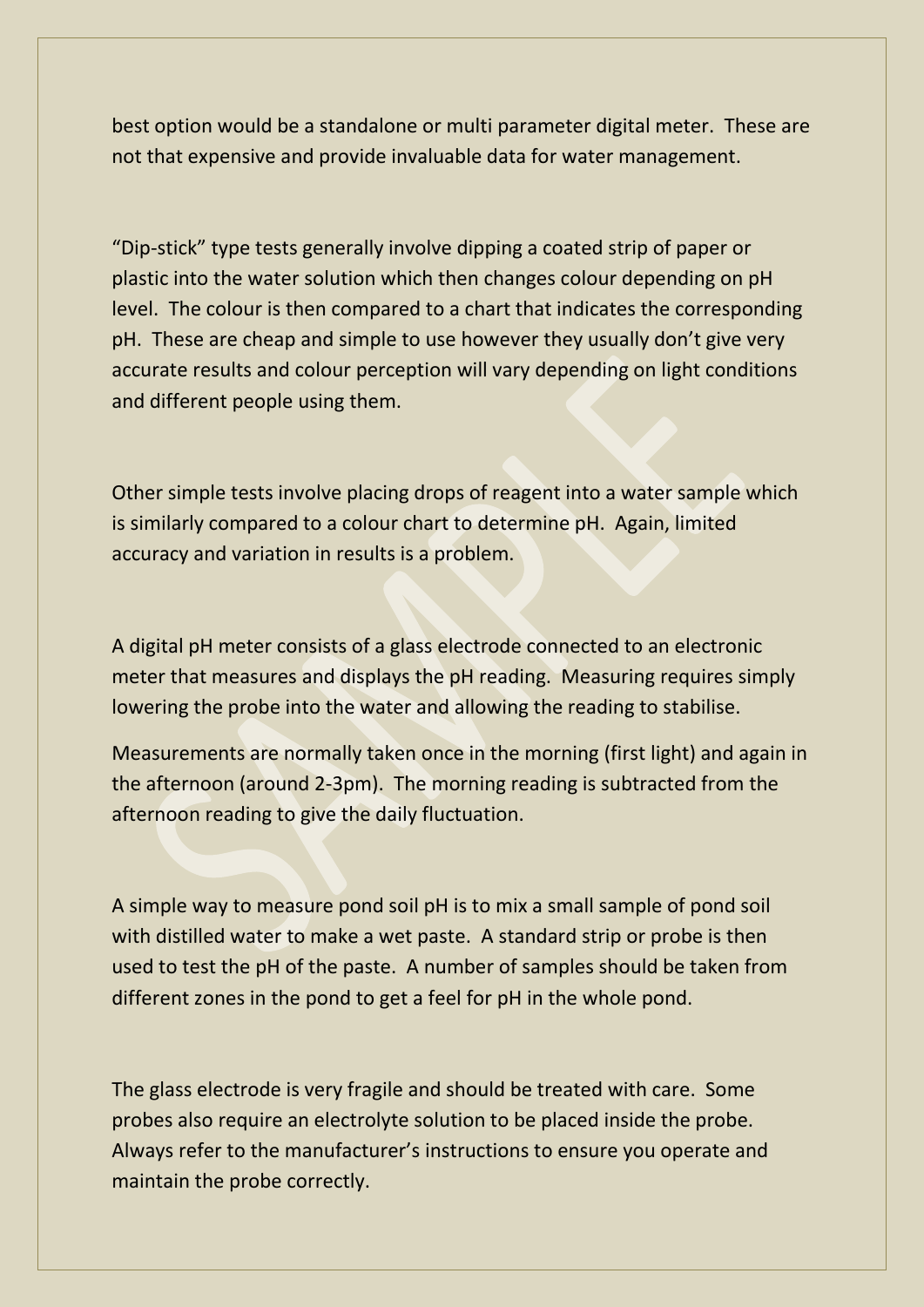Calibration should be performed at the beginning of each day using two standard buffer solutions, preferably a 4.0 buffer and a 9.0 buffer. Always ensure the probe is rinsed with distilled water and blotted dry to prevent cross-contamination between buffer solutions. It is also good practice to use a small bottle of buffer as a 'working' sample for routine calibration which can be discarded and replaced at intervals from a main uncontaminated storage bottle. Buffer solutions should be replaced annually.

After use the probe should be stored in a weak acidic solution with a pH of around 3-4, or in some of the reference electrolyte. Never use distilled water to store the probe though, as it will cause the glass electrode to degrade. If the probe is allowed to dry out it will fail.



Figure 5. Simple dipstick tests are fast and effective in a commercial environment.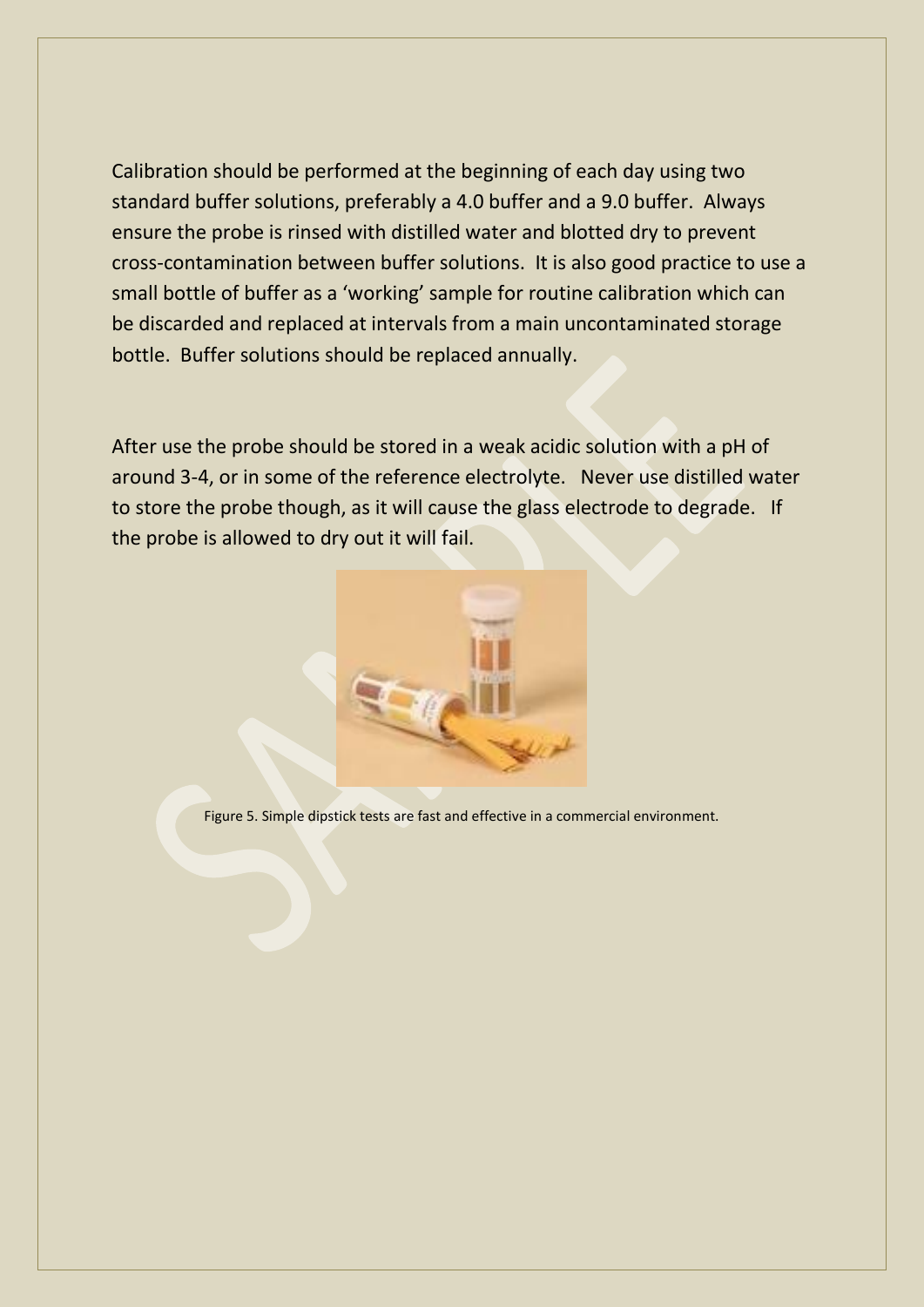

Figures 6 and 7. pH meters can be individual or multi problems which measure multiple parameters. The sensor above measures multiple parameters. Note the membrane brush incorporated into the design.